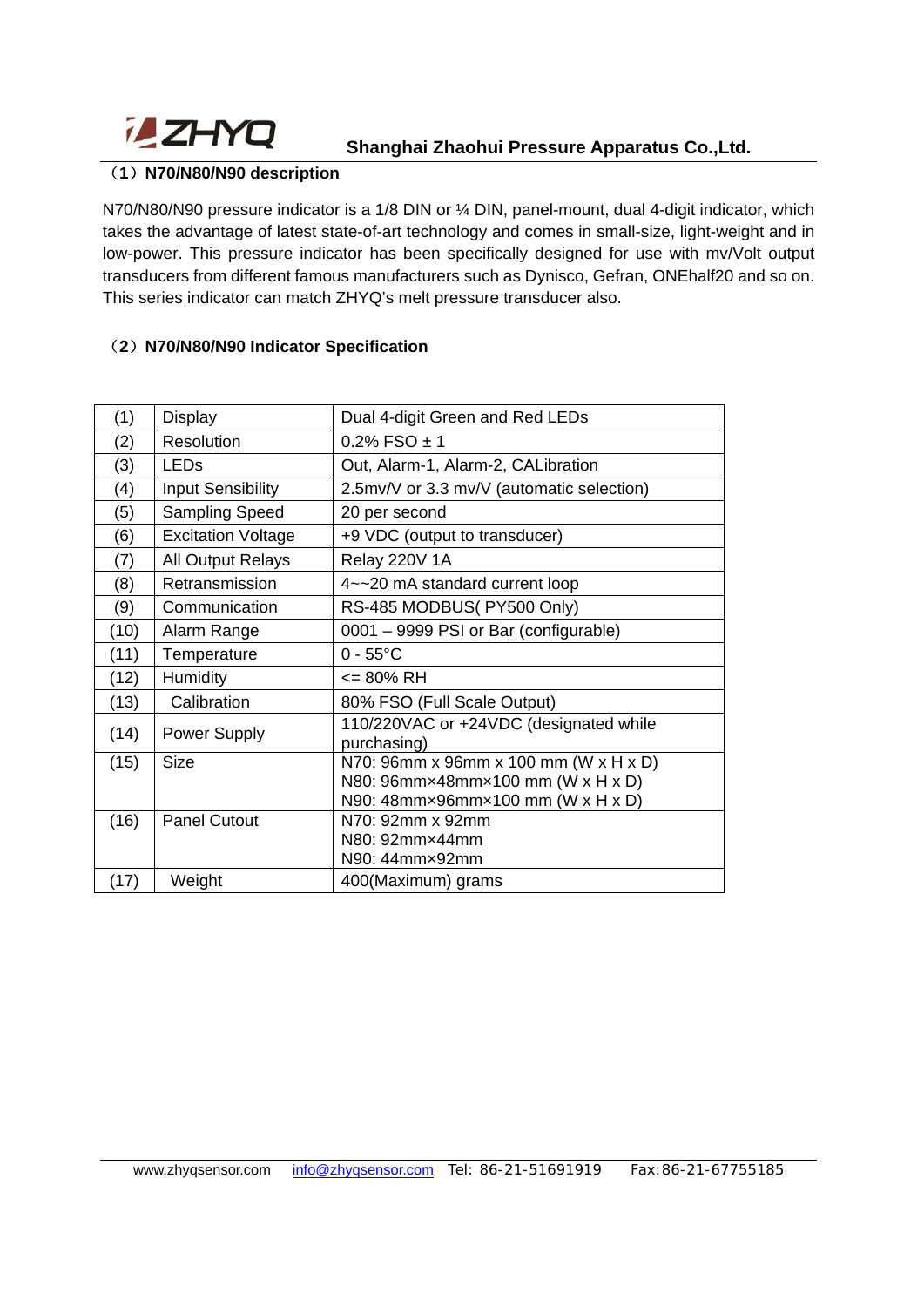

## (**3**)**N70/N80/N90 Indicator Panel description**

**N70** 







**N80** 



#### **N90**





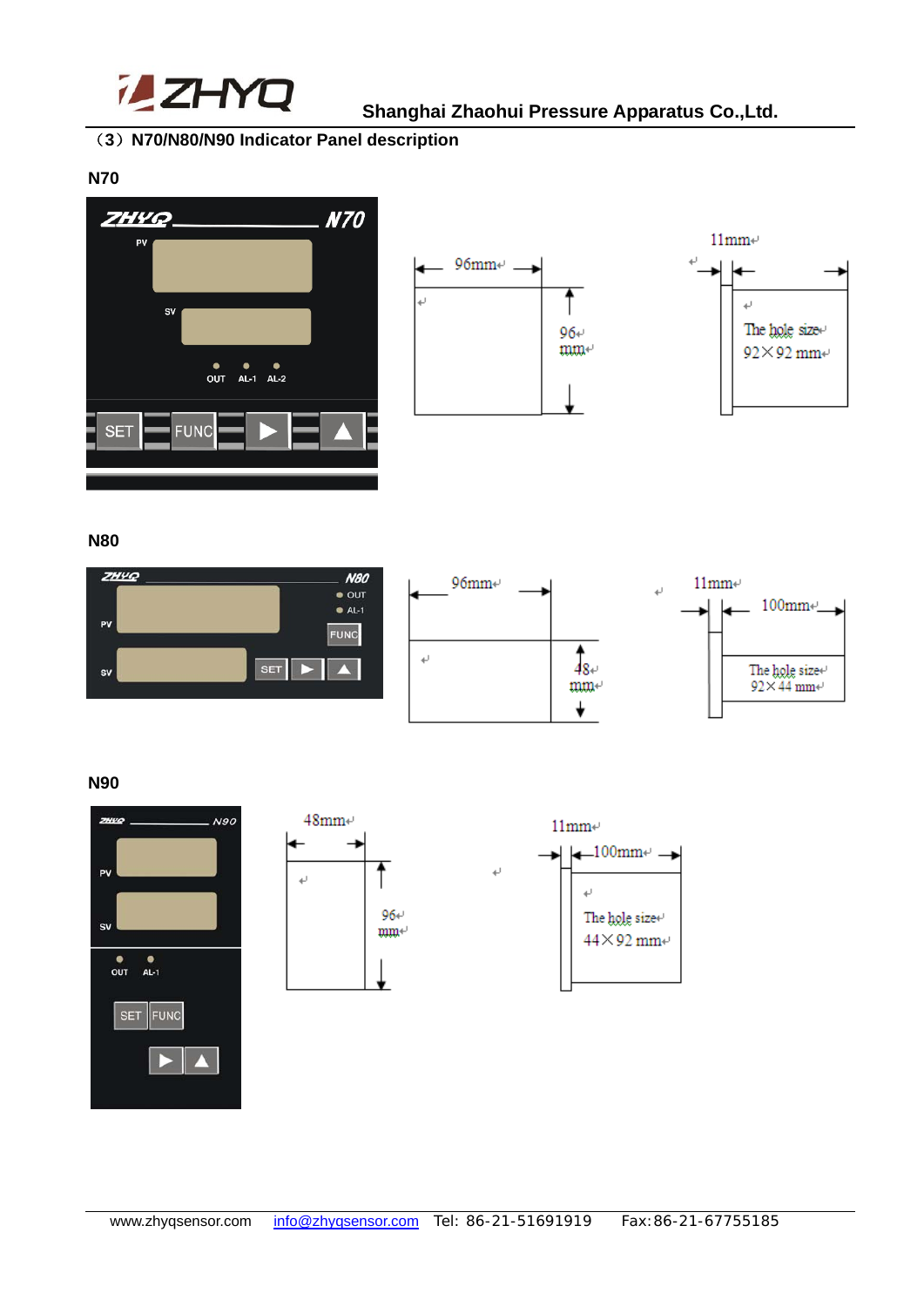

### (**4**)**N70/N80/N90 Pressure Indicator Manual**

(1) "OUT" LED turns on when the pressure is not less than the OUT setting value.

"AL-1" LED turns on when the pressure is not less than the AL-1 setting value.

"AL-2" LED keeps reserved.

- (2) "CAE" LED truns on when the <CAE> is pressed for checking the calibration.
- (3) PV window displays the actual pressure value.
- (4) SV windows displays the OUT setting value.
- (5) <AC> key: to clear the pressure value when it is under setting and no load is on
- (6) <CAE> key: to check the calibration value (80% of Full Scale Output).
- (7) <SET> key: to enter the setting mode and to exit the setting mode.

<SET> key has longer-time(more than 3 Second) press and shot-time press.

- (8) ">" key: shift the digit to be edited
- (9)"∧" key: to edit and increase the value

## (**5**)**Wiring Diagram ( EXC=Excitation , CAL=Calibration )**

N80 Wiring Diagram

| 9       | 10      | 11         | 12               | 13               | 14         | 15        | 16      |
|---------|---------|------------|------------------|------------------|------------|-----------|---------|
| Alarm1  | Alarm 1 | MainOUT    | MainOUT          | MainOUT          | VAC        | LN        | Ground  |
| N/O     | Common  | N/C        | Common           | N/O              | 100 / 240  |           |         |
|         |         |            |                  |                  |            |           |         |
| Signal+ | $EXC +$ | $Signal -$ | EXC-&CAL1        | CAL <sub>2</sub> | No.        | $Input +$ | Input - |
| (Blue)  | (Red)   | (Green)    | (Yellow & Brown) | (Black)          | connection | $AL-2$    | $AL-2$  |
|         |         | 3          |                  | 5                | 6          |           | 8       |

N70/N90 Wiring Diagram

| 1              | Signal +         | <b>Blue</b>    | 9  | Alarm 1 N/O     |  |
|----------------|------------------|----------------|----|-----------------|--|
| 2              | $EXC +$          | Red            | 10 | Alarm 1 Common  |  |
| 3              | $Signal -$       | Green          | 11 | Main OUT N/C    |  |
| 4              | $EXC - & CAL1$   | Yellow & Brown | 12 | Main OUT Common |  |
| 5              | CAL <sub>2</sub> | <b>Black</b>   | 13 | Main OUT N/O    |  |
| 6              | No connection    |                | 14 | VAC 110/260     |  |
| $\overline{7}$ | $output +$       |                | 15 | LN              |  |
|                | $AL-2$           |                |    |                 |  |
| 8              | $output -$       |                | 16 | Ground          |  |
|                | $AL-2$           |                |    |                 |  |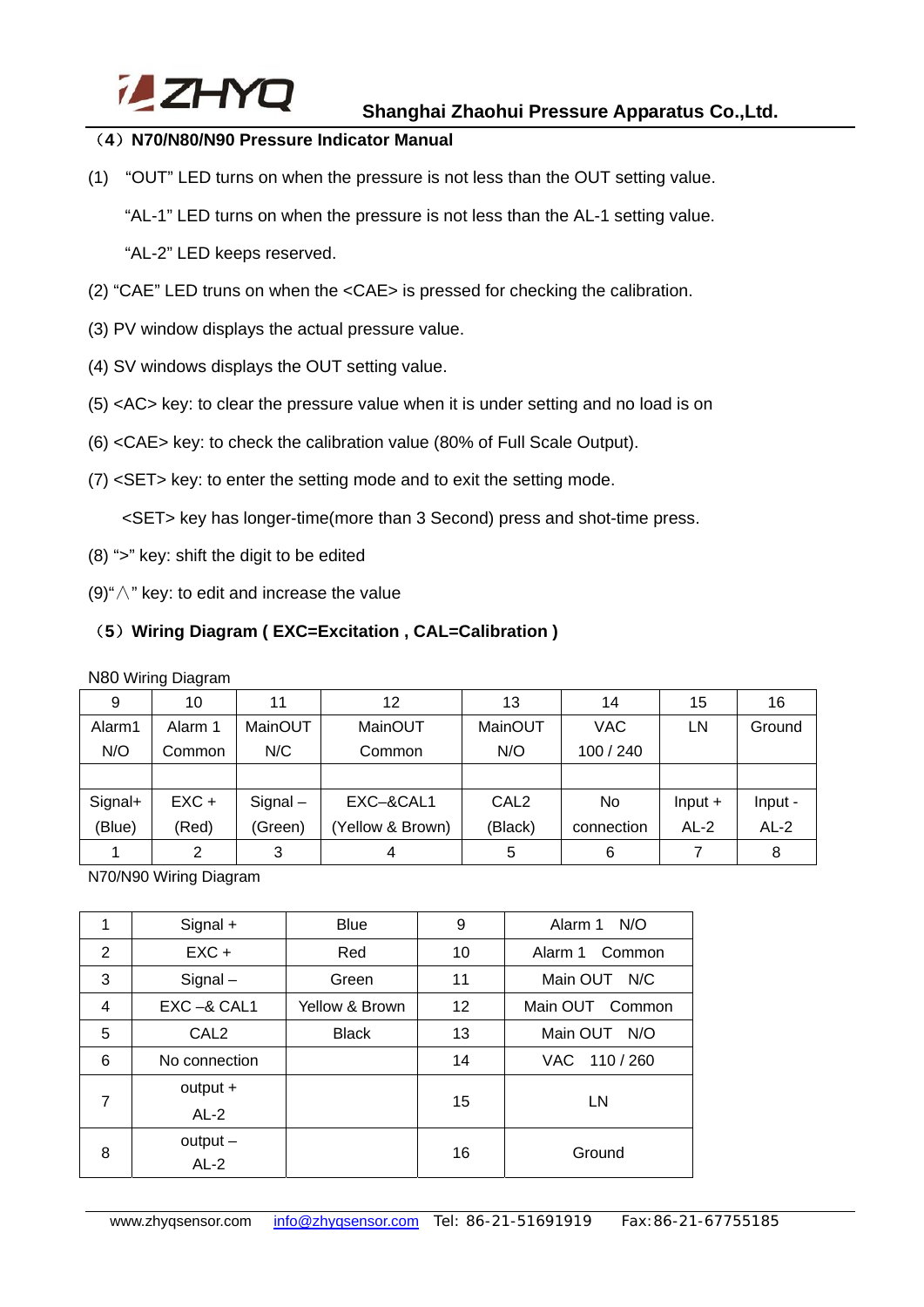

#### (**6**)**N70/N80/N90 Indicator Module description**

There are three kinds of Modules:

- 1. Relay output module
- 2. Current output module ( 4-20mA) , configurable into (0-20mA), (0-10V ) with 500ohm(1% accuracy) resistor in the current loop. 00ohm(1% accuracy)
- 3. Communication module (RS-485).
- 1. Relay Output Module

A Relav  $\overline{B}$  $\mathbf C$ 

One main OUT relay has 3 connection terminals with SPDT NC/NO.

Alarm-1 output relay is either NO or NC, determined by the Jumper selection on the CON1 beside the relay inside. NO State when having the short circuit piece between B,C(Factory default).NC State when having the short circuit piece between A, B.

Alarm -4 output relay has 3 connection terminals with SPDT NC/NO.

2.Current output module (Retransmission)

The indicator exports the corresponding pressure value on 4—20mA(refer to Alarm-2 setting) currentloop.It gives out 4mA(setting -dL-=4mA) when the Pressure Value<=0; The current loop output exports 20mA (setting -dH-=20mA) when the pressure value>=full Scale Output. Please refer to the explain of operation in this manual to know how to set –dL- and –dH- setting values. The (0—20mA) current output is obtained by setting –dL-=0mA; -dH-=20mA.

The voltage output(0-10V) is obtained on the resistor of 500ohm in the 0—20mA current output loop

(DL=0mA;DH=20mA).

Setting of Alarm -2 is used for this retransmission current output setting.

The retransmission module is exclusive to RS-485 Communication Module.

#### 3. Communication Module

RS-485 MODBUS Communication Module is optional in PY500 pressure indicator. Baud rate, Parity check as well as other parameters can be configured in the setting of Alarm -3. RS-485 MODBUS communication protocol.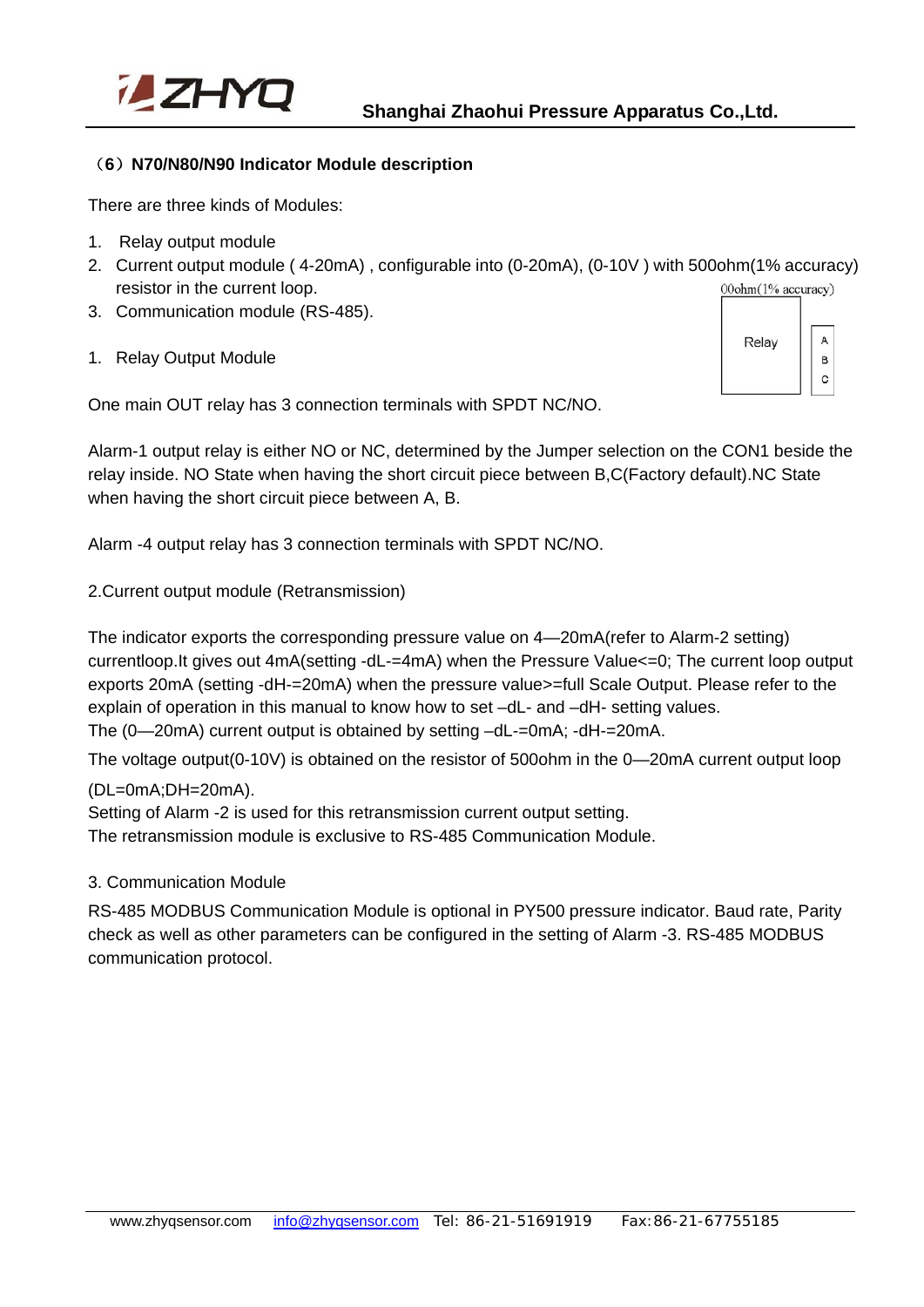

 **Shanghai Zhaohui Pressure Apparatus Co.,Ltd.**

### (**7**) **N70/N80/N90 DIGITAL INDICATOR OPERATION FLOW CHART**

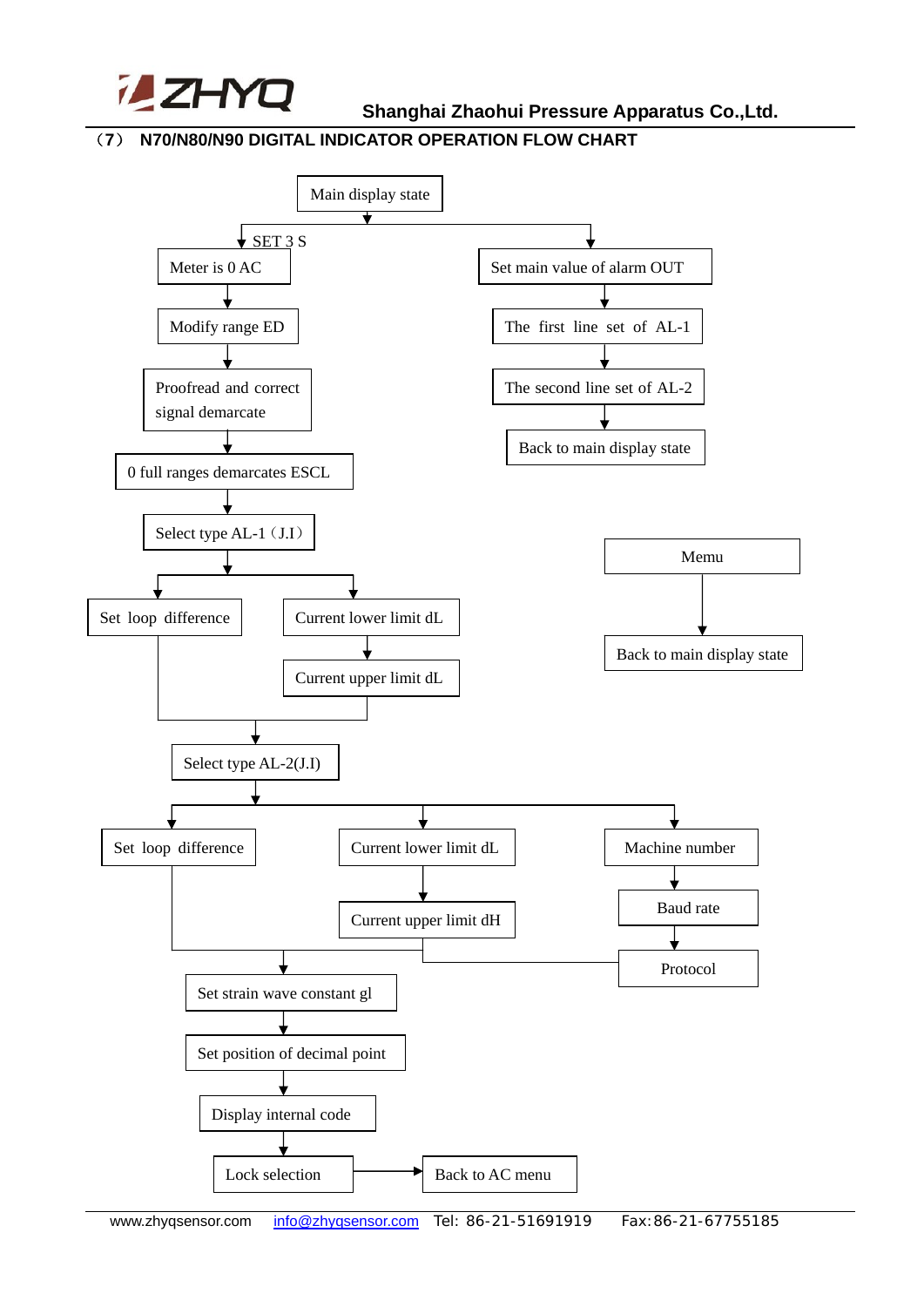![](_page_5_Picture_0.jpeg)

#### **Remarks:**

j

- 1. In this flow chart. If you press set for 3 second at anytime, it can be back to main display state.
- 2. \*1menu when the selection "I" for AL-1 type, it does not exist .\*2menu when the selection "I" for AL-1 type it dees not exist
- $\frac{1}{3}$  The main siaplay state is the PV/SV display state for the meter after electric correct discocation.

![](_page_5_Figure_6.jpeg)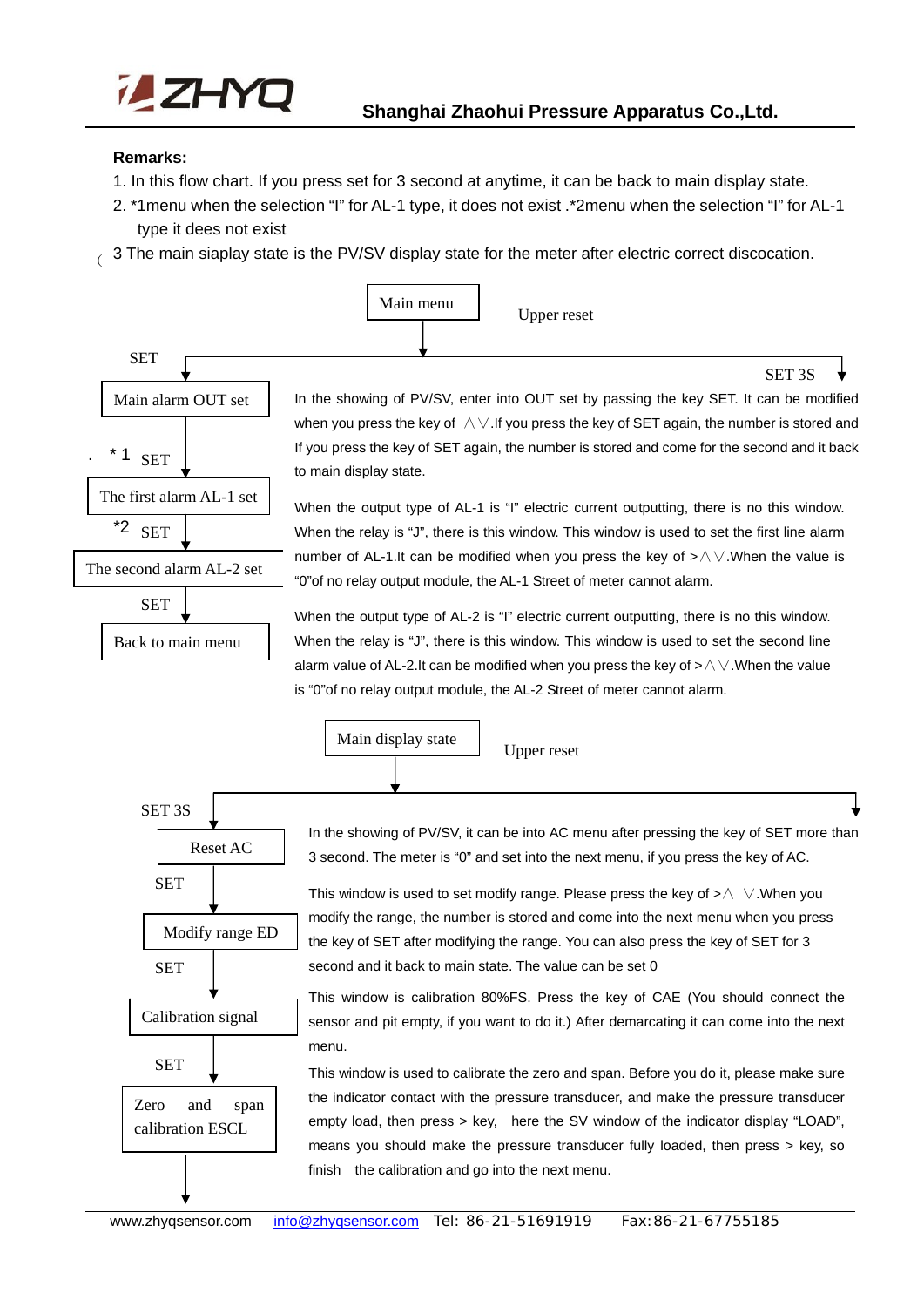![](_page_6_Picture_0.jpeg)

## **Shanghai Zhaohui Pressure Apparatus Co.,Ltd.**

![](_page_6_Figure_2.jpeg)